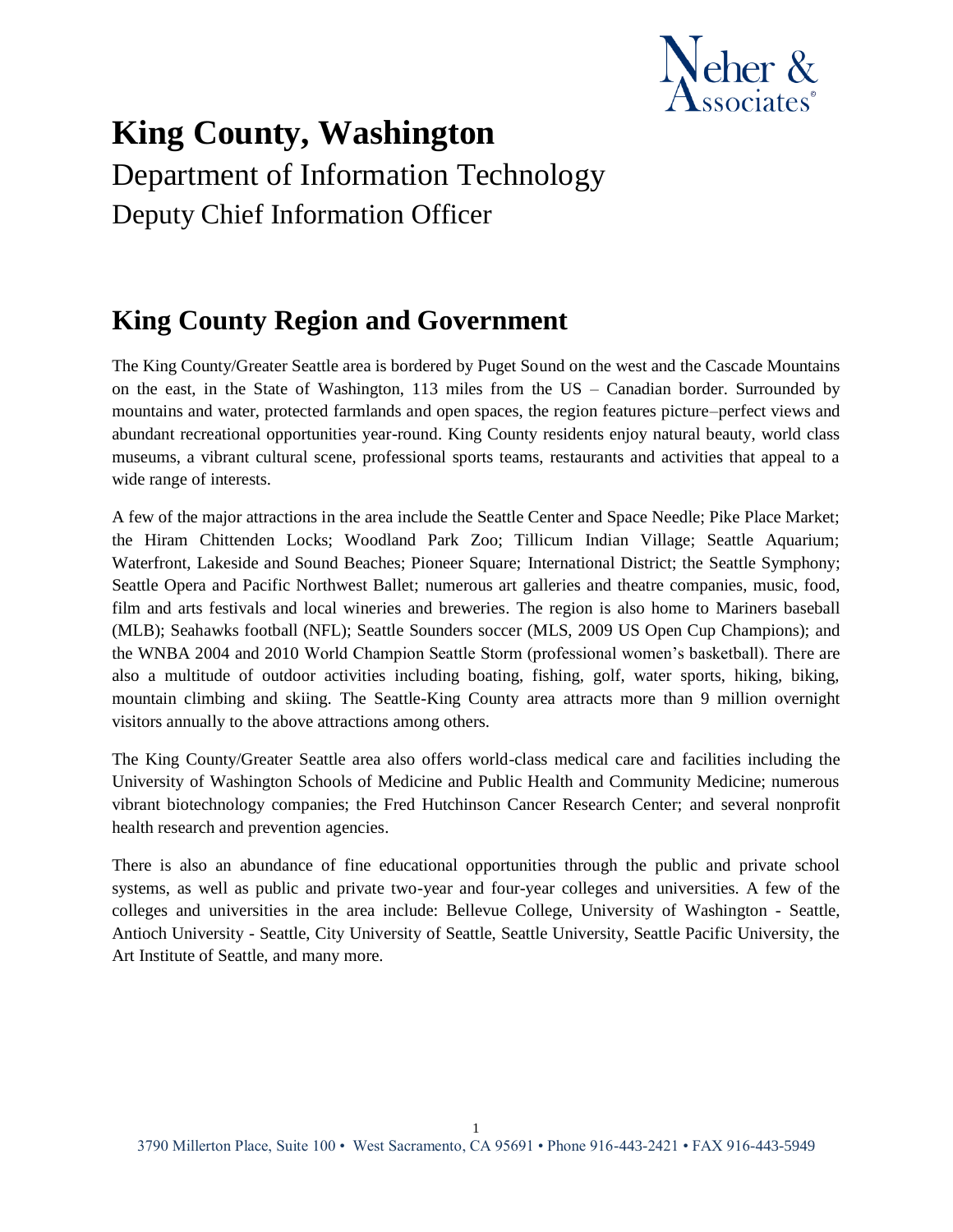

Major business/employers in the region include: Starbucks Corp, The Boeing Co., Microsoft, University of Washington, Paccar, Inc., Providence Health and Services, Amazon.com, Inc., King County and the City of Seattle, Eddie Bauer Holdings, Inc., Savers, Inc., Alaska Air Group, Weyerhaeuser Co., Expedia, Inc. and others.

With 2,307 square miles of water and land, King County ranks  $11<sup>th</sup>$  in geographical size among Washington State's 39 counties. At just over 1.9 million, the county ranks number one in population in the State, and is the  $14<sup>th</sup>$  most populous county in the nation as well as the financial, economic and industrial center of the Pacific Northwest region. There are also 39 cities and towns in King County, of which Seattle is the largest with a population of approximately 610,000.

Following a County Council passed motion in 1986 that set forth the historical basis for renaming the County King County in honor of civil rights leader Martin Luther King, Jr., the name change did not become official until much later because only the State can charter counties. The change became official in 2005 when then Governor Christine Gregoire signed Senate Bill 5332 into law.

King County operates under a Home Rule Charter and is organized under the Council-Executive (both elected) form of government. The Metropolitan King County Council is the policy-making legislative body of the county. The County Council's nine members are elected by district and serve on a full-time basis. The County Executive serves as the chief executive officer for the county, leading the departments and about 13,000 employees and a county budget of over \$5 billion. Through sound financial planning, the County Executive oversees the delivery of such services as finance, information technology, human resources, communications, jails, transportation, environmental protection, parks, wastewater treatment, public health, community and human services, records and licensing, etc. Other elected county officials include the Prosecuting Attorney, Sheriff, Assessor, and District and Superior Court Judges.

The King County/Greater Seattle area is a vibrant international community with residents that represent countries from around the world. It is a region that embraces diversity and cherishes the artistic and social traditions of many cultures. The area provides an excellent working and living environment for its residents and their families, and ranks among the 100 highest-income counties in the United States. King County excels in livability with a wide range of housing options, good primary, secondary and advanced educational institutions and health care facilities available to its residents.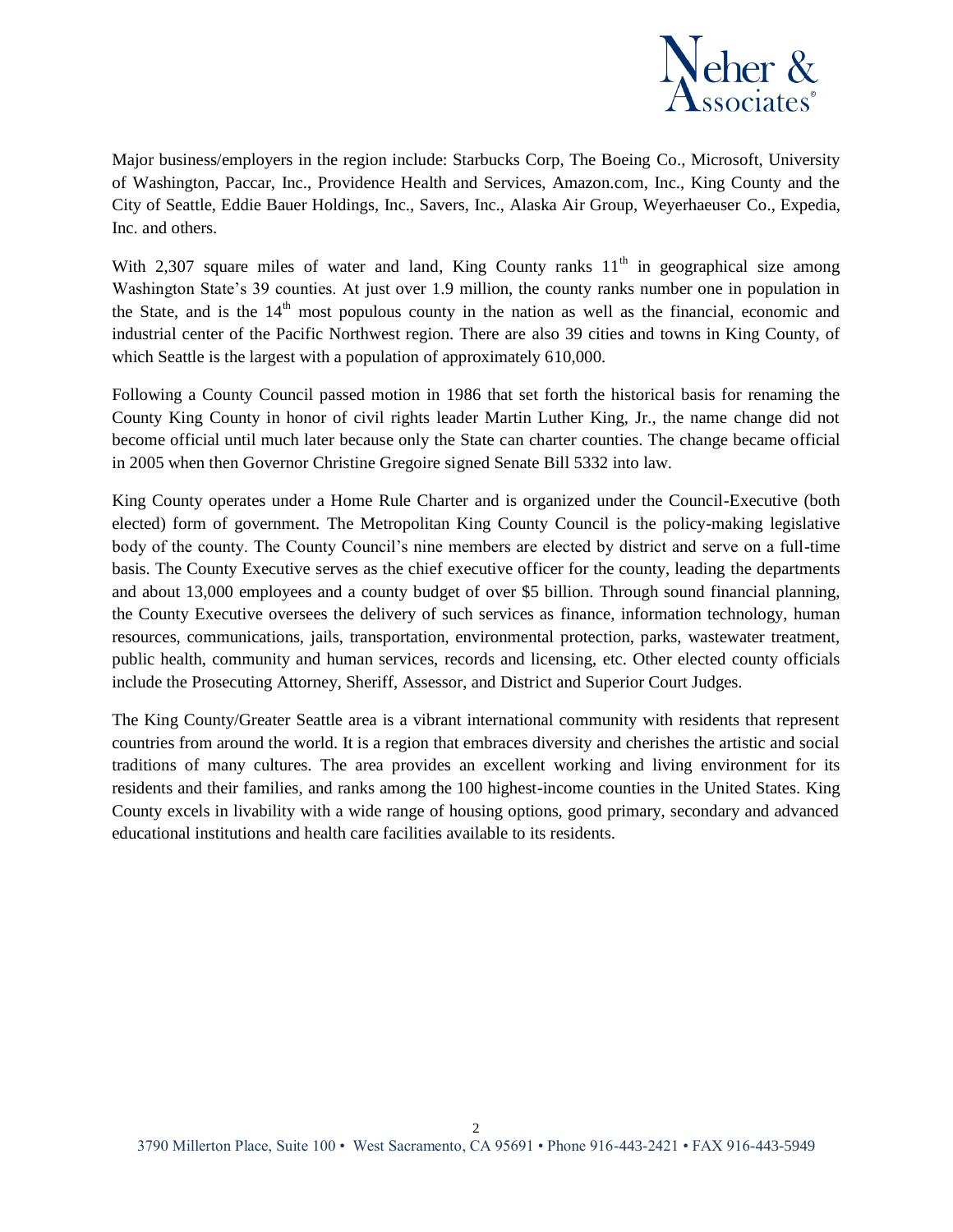

# **The Department of King County Information Technology**

Guided by a strategic vision created to provide and enhance needed services over the coming years, King County and the Department of Information Technology uses technology and innovative business practices to keep on the leading edge. The Department of King County Information Technology (KCIT) provides IT services to over 13,000 employees. KCIT has a \$76 million operating budget and a \$20 million project budget and a staff of over 400.

Recently formalized in King County's code, the King County Information Technology Department is determined to take organizational change from multiple, functionally focused organizations (decentralized model) to one world class technology services provider. Providing county-wide information technology solutions tailored to meet the business needs of a diverse list of county agencies, as well as regional services ranging from GIS to Radio Services, this centralized approach will allow for a consistently high quality customer experience, strategic IT resource planning, and a comprehensive approach to IT investments.

KCIT strategies for accomplishing its vision focus on several audiences:

- Customers are the focus of E-government, Customer Service, and Regionalization strategies; aligning with one of KCIT's core principles to be a service focused organization.
- King County employees are an additional focus area which is addressed through collaboration, mobility, and unified communications strategies. Providing enabling technologies is critical to the countywide efforts around process improvement and employee engagement.
- A final area of focus is internal, and targets the new IT organization where KCIT is striving to solidify and strengthen some of its foundational components. Strategies targeting this area include enterprise architecture, cloud computing, technology modernization, and information assurance.

Critical to success in all areas is a commitment by KCIT to successful implementation and continuous process improvement. Recent and ongoing efforts to streamline and improve project execution and oversight as well as operational support will continue to improve KCIT's foundation. Even more important to this foundation is an increased priority and reliance on the workforce. The Department believes that staff is KCIT's most valuable asset and strongly supports the need to empower them by providing appropriate tools, management interaction including clear expectations and direct feedback, and appropriate training on technologies, processes, and soft skills.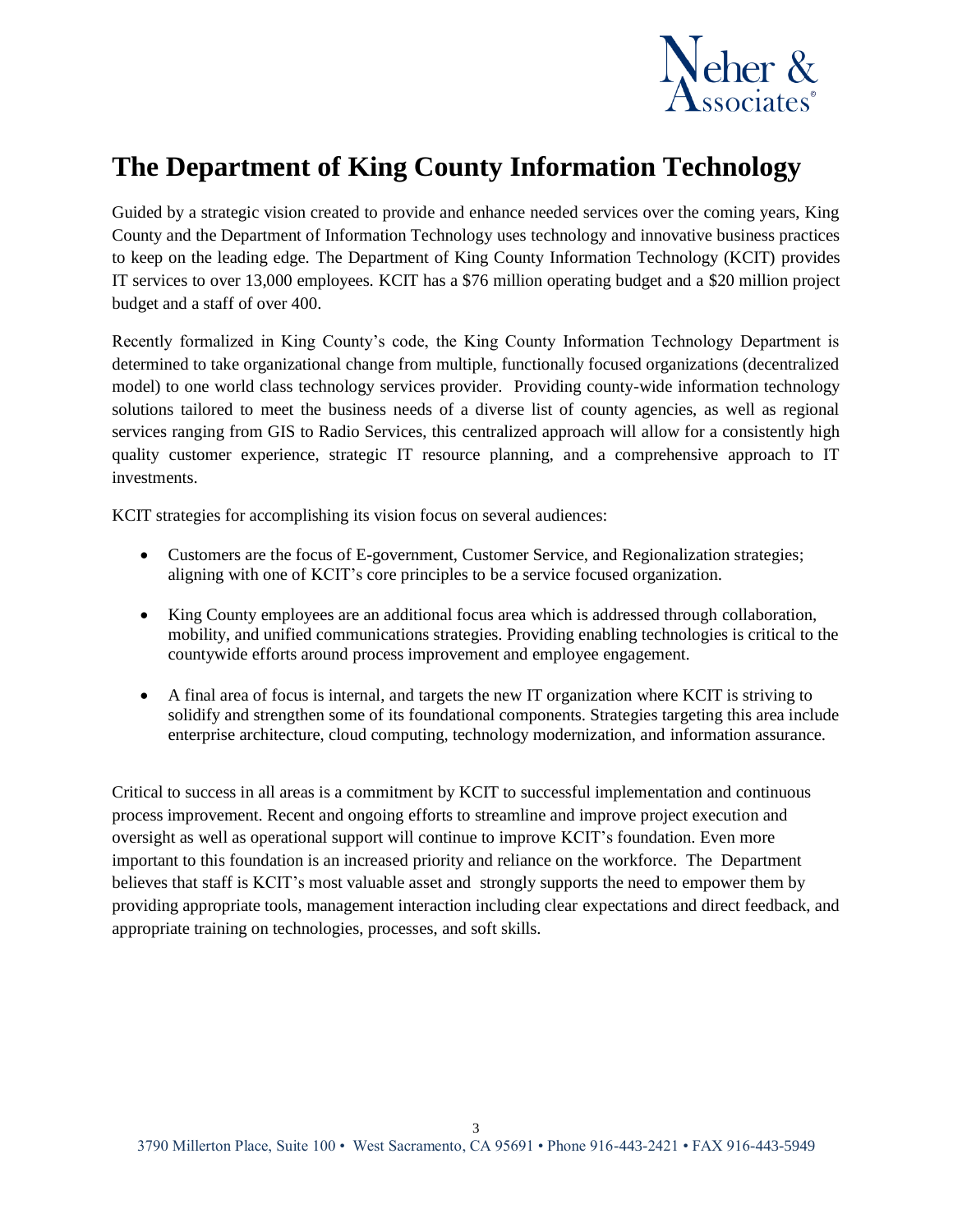

By matching KCIT strategies with core values and driving principles of being a service focused organization, being committed to customers and citizens, investing in and empowering staff , and seeking to continually improve processes, KCIT is solidifying its commitment of becoming a world class technology services provider.

For more information about the Department of King County Information Technology, visit:

<http://www.kingcounty.gov/operations/it.aspx>

### **Deputy Chief Information Officer**

The Deputy Chief Information Officer is a member of the senior management team and reports directly to the Department's Chief Information Officer (CIO). KCIT has recently undergone reorganization providing new opportunities in leadership and a more progressive and proactive approach to services. The Deputy Chief Information Officer (DCIO), in pursuit of service excellence, will implement the King County technology strategic plan. She/he will also be accountable for managing partnerships and technology related issues for the operational services side of the business while engaging a dynamic management team and approximately 150 dedicated employees.

Areas of technology include but are not limited to: data center, data storage solutions, enterprise applications, regional services such as network, radio, and the cable office. He/she will administer a \$10 million dollar budget plus the budgets of independent information technology projects annually. The primary goal of this leader will be to make decisions and leverage technology and resources to maintain high customer service levels while implementing strategies and guiding principles that align with the business needs of all King County. She/he will interface with internal management, state/federal and regulatory agencies, as well as County departments and agencies.

In addition to the broad based services mentioned above, other duties/responsibilities include:

- Motivate and empower staff to provide excellence in customer service by creating a climate dedicated to meeting the expectations and requirements of the customer.
- Hire, manage, coach train, discipline and mentor staff directly and through subordinate managers and supervisors. Direct, organize and evaluate staff skills. Allocate staff and resources to meet service demands and workload. Manage and measure the work of the team.
- Prepare, negotiate and present budgets and other funding proposals. Monitor expenditures and ensure operation within budget allocation.
- Create an environment of open communication with customers that allows the DCIO and staff to stay informed from the customer point of view and anticipate customer needs.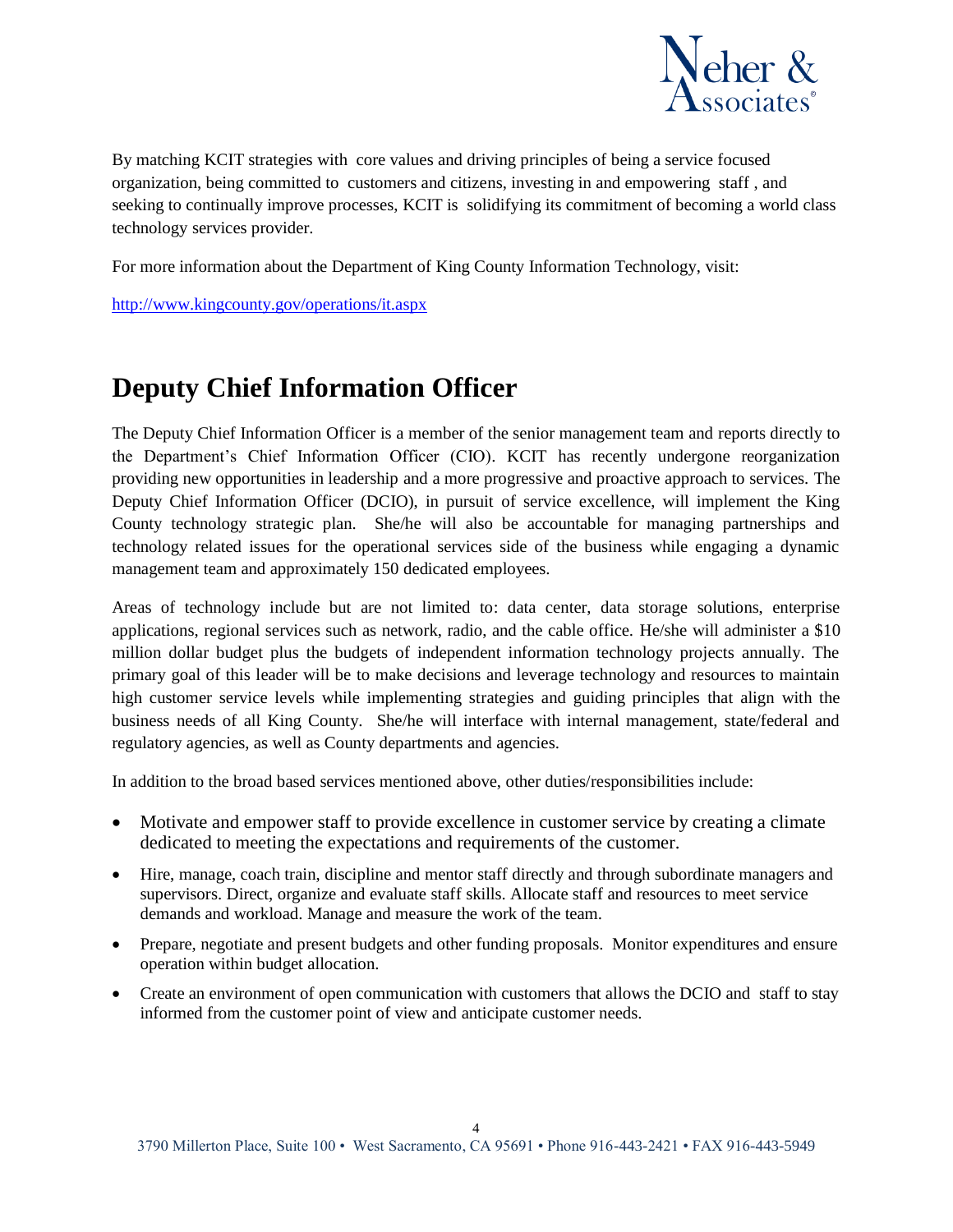

- Negotiate, prepare, review and enforce contracts and service level agreements. Report on compliance with service level agreements.
- Provide strategic leadership, focus and direction to King County Information Technology operations as well as cross-functional, departmental or jurisdictional teams as an authoritative representative of Chief Information Officer.
- Serve as liaison to build relationships with other information technology management employees/leaders within the organization and co-share services.
- Deliver presentations to both technical and non-technical audiences that engage and inform based on understanding and appealing to diverse perspectives and needs.
- Serve as a key member of both the Technology Management Board (TMB) and the Business Management Council (BMC.)
- Represent KCIT at meetings or hearings before Boards, Commissions, trials and community groups.
- Perform other duties as assigned.

The DCIO will help the CIO and the Department in achieving a higher quality, more cost-efficient, accessible system, while being innovative and strategic about future directions, roles, and service delivery models.

### **Issues and Challenges**

A few issues, challenges and opportunities for the Deputy CIO include:

- Implement the Strategic Technology Plan employing tactical changes to operations to provide information technology infrastructure support to King County meeting department's business goals.
- Examine enterprise-wide best practices and establishes recommendations of new technology programs, policies, procedures and solutions to decision makers.
- Define measurements and monitor performance to ensure plans and goals are aligned with enterprisewide strategies, goals and best practices.
- Develop and implement strategies for communications to key stakeholder groups. Educate and inform others.
- Review and resolve the most technically complex operational issues involving policy interpretations or determine appropriate course of action in the absence of applicable policy.
- Additional critical issues facing the new DCIO include: team building; setting disciplines and methodologies within operational services; finalizing services/rates; standardization of tolls/processes (i.e. change management); and staff resource management.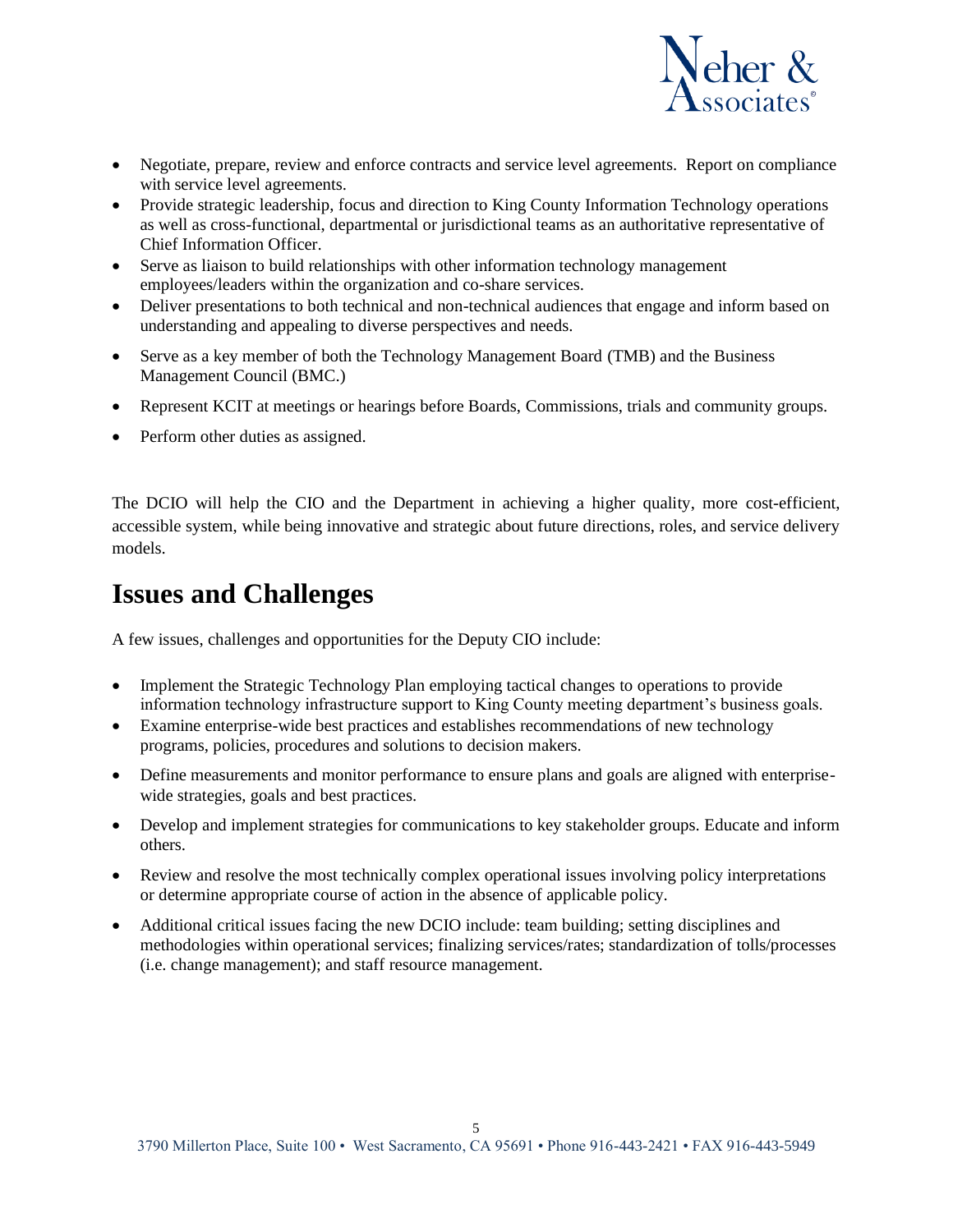

### **Qualifications**

#### *Experience, Knowledge, Skills and Abilities*

The successful candidate should have a demonstrated knowledge of management principles, and service delivery including knowledge of current and possible future policies, practices, trends, technology and information affecting the information technology business and organizations as well as community and public relations and evaluation/quality improvement tools and techniques. In addition, this person should have strong experience with project management, strategic planning and implementation, budget development and control, staff management/supervision, and developing/maintaining quality services and partnerships in a complex public or private sector environment.

This person should also have experience/knowledge/skills in:

- Principles and practices of public and business administration.
- Strategic planning, policy development, program management.
- Project management including resource and budget allocations and organizational/time management skills.
- Communicating strategy and vision to team, stakeholders and customers.
- Successfully supervising staff with equal and fair treatment to include; setting performance expectations, providing coaching and feedback, giving performance appraisals, and administering discipline.
- Creating a work climate that motivates and empowers staff to find solutions and problem solve, soliciting input from staff, and removing roadblocks.
- Analyzing problems never seen before and identifying and utilizing resources solving problems.
- Working collaboratively across the organization, analyzing problems never seen before developing and implementing effective solutions in a complex and ever changing environment.
- Establishing and maintaining effective relationships with customers, building trust and rapport, gaining respect.
- Taking quick and timely action while willing (when necessary) to be the only champion for an important idea or position; and making good decisions based on a mixture of analysis, wisdom, experience and judgment.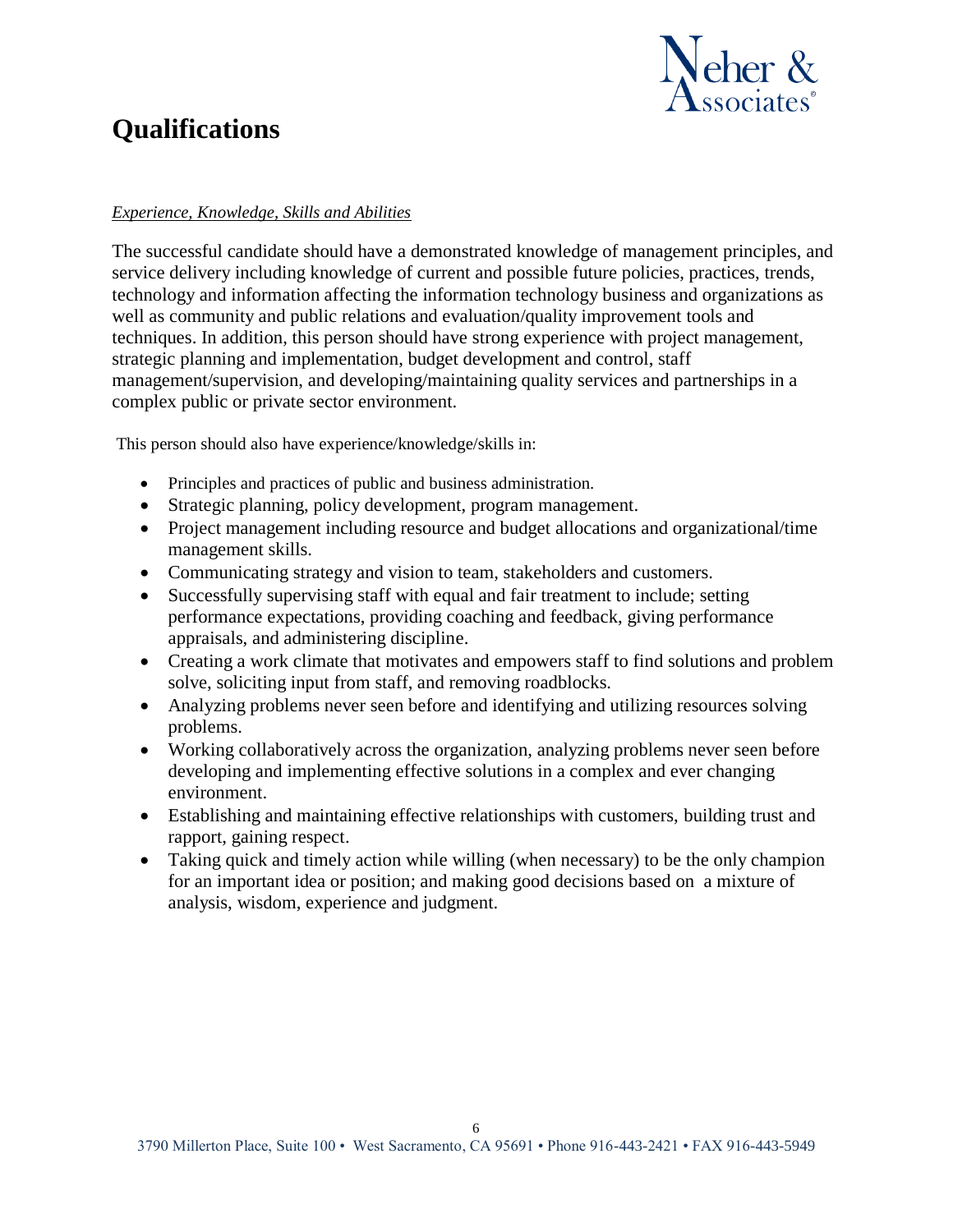

#### *Management Style and Personal Traits*

The successful candidate will be someone who is sensitive to the needs and concerns of a diverse community and can relate well to all kinds of people within an organization. She/he must also view organizational politics as a necessary part of business life and be confident in moving through complex solutions effectively. He/she should be approachable, open to staff, departments and organizations served, able to engage easily in critical thinking to solve complex problems, provide leadership through a shared vision, and be able to quickly read talent and effectively and equitably manage the creative process in staff and others.

The ideal candidate should be comfortable engaging with a wide range of people, including elected and appointed officials, staff, provider, customer and service agencies, and the public. She/he should be a team builder, mentor and leader with strong interpersonal skills and the ability to mobilize staff and colleagues, have excellent verbal and written communication skills, and be an articulate and engaging leader. She/he should also have a good business orientation, be results oriented, pragmatic and credible with a well-earned reputation for sound management and the highest standards of personal and professional ethics and able to present the "unvarnished truth" in an appropriate and helpful manner in line with the core values of King County and KCIT in both good and bad times.

The person should be an active listener who is engaging and collaborative, and sensitive to the needs, feelings, and opinions of others. He/she should also, however, be decisive and able to make tough decisions when necessary and be able to face adversity head on while creating aligned and sustained motion to move the organization forward toward its vision while getting others to also believe, follow, support, and lead as needed.

### **Compensation**

The salary for this position will be dependent upon experience and qualifications. King County offers an excellent fringe benefits package for the employee, spouse/domestic partner and dependents. King County values the balance between work and life outside of work. Please visit their website to learn about King County's commitment to employee's health and well being: [http://www.kingcounty.gov/employees/.](http://www.kingcounty.gov/employees/) The current salary range is \$125,046 to \$158,504 annually. Details are available upon request.